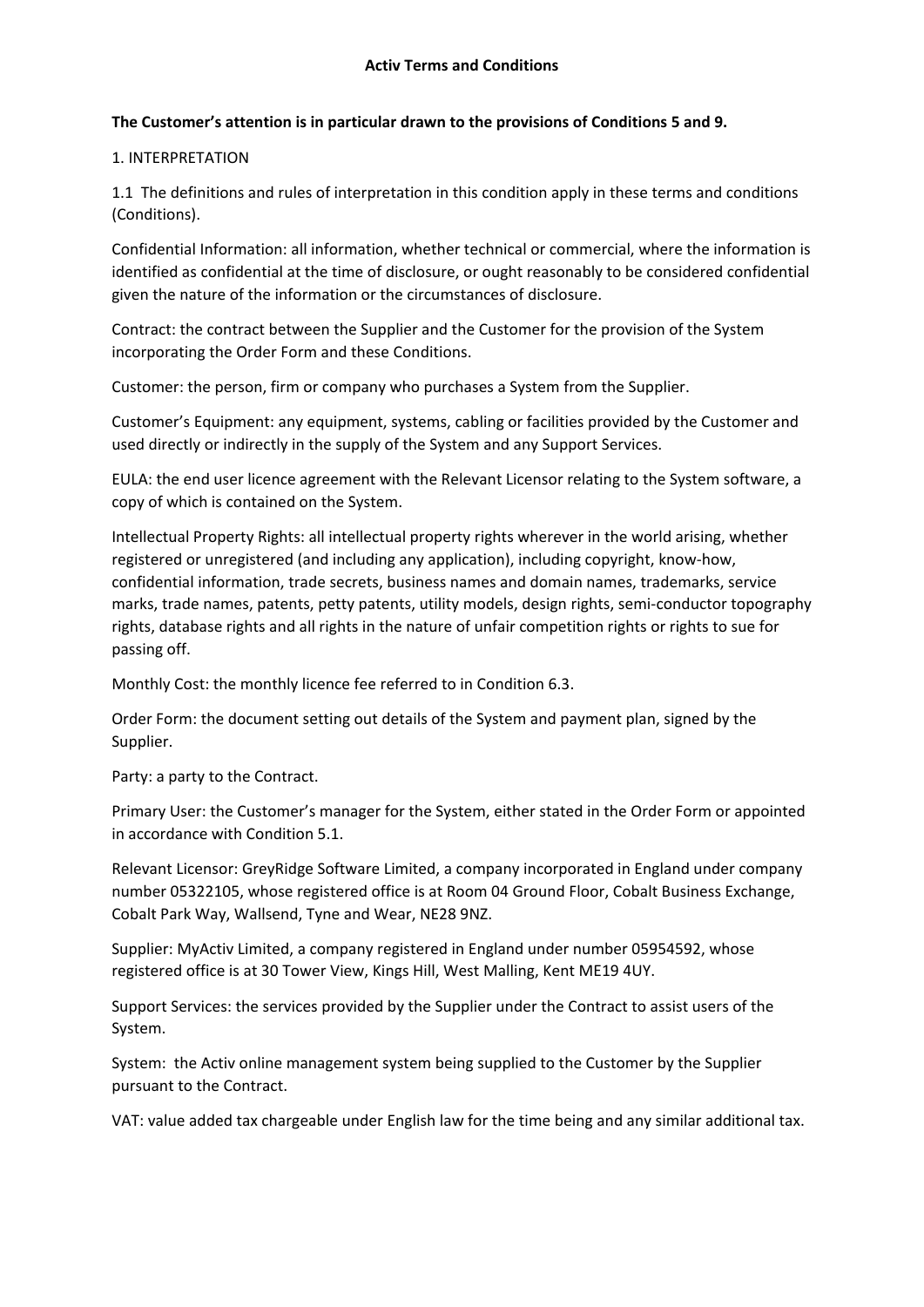1.2 A person includes a natural person, corporate or unincorporated body (whether or not having separate legal personality).

1.3 A reference to writing or written includes faxes and e-mail.

1.4 References to Conditions are to the Conditions of the Contract as set out herein.

## 2. APPLICATION OF CONDITIONS

2.1 These Conditions shall:

(a) apply to the provision of the System and Support Services detailed in the Contract; and

(b) prevail over any inconsistent terms or conditions contained, or referred to, in any purchase order, confirmation of order, acceptance of a quotation, or specification or other document supplied by the Customer, or implied by law, trade custom, practice or course of dealing.

2.2 The Customer is deemed to have accepted these Conditions by accepting the terms contained in the Order Form.

2.3 If the Order Form contains any terms or conditions that are inconsistent with these Conditions then in relation to such terms or conditions the Order Form shall prevail.

### 3. COMMENCEMENT

The System to be delivered under the Contract shall be provided by the Supplier as soon as is reasonably possible after the date of receipt of the Order Form countersigned by the Customer or as specified in the Order Form.

### 4. SUPPLIER'S OBLIGATIONS

4.1 The Supplier shall use reasonable endeavours to deliver the System and any Support Services to the Customer in accordance with the Order Form in all material respects.

4.2 The Supplier shall use reasonable endeavours to observe all health and safety rules and regulations, and any other reasonable security requirements that apply at any of the Customer's premises and that have been communicated to it under Condition 5.1(e), provided that it shall not be liable under the Contract if, as a result of such observation, it is in breach of any of its obligations under the Contract.

## 5. CUSTOMER'S OBLIGATIONS – THE CUSTOMER'S ATTENTION IS PARTICULARLY DRAWN TO THIS CONDITION

# 5.1 The Customer shall:

(a) co-operate with the Supplier in all matters relating to the delivery of the System and any Support Services;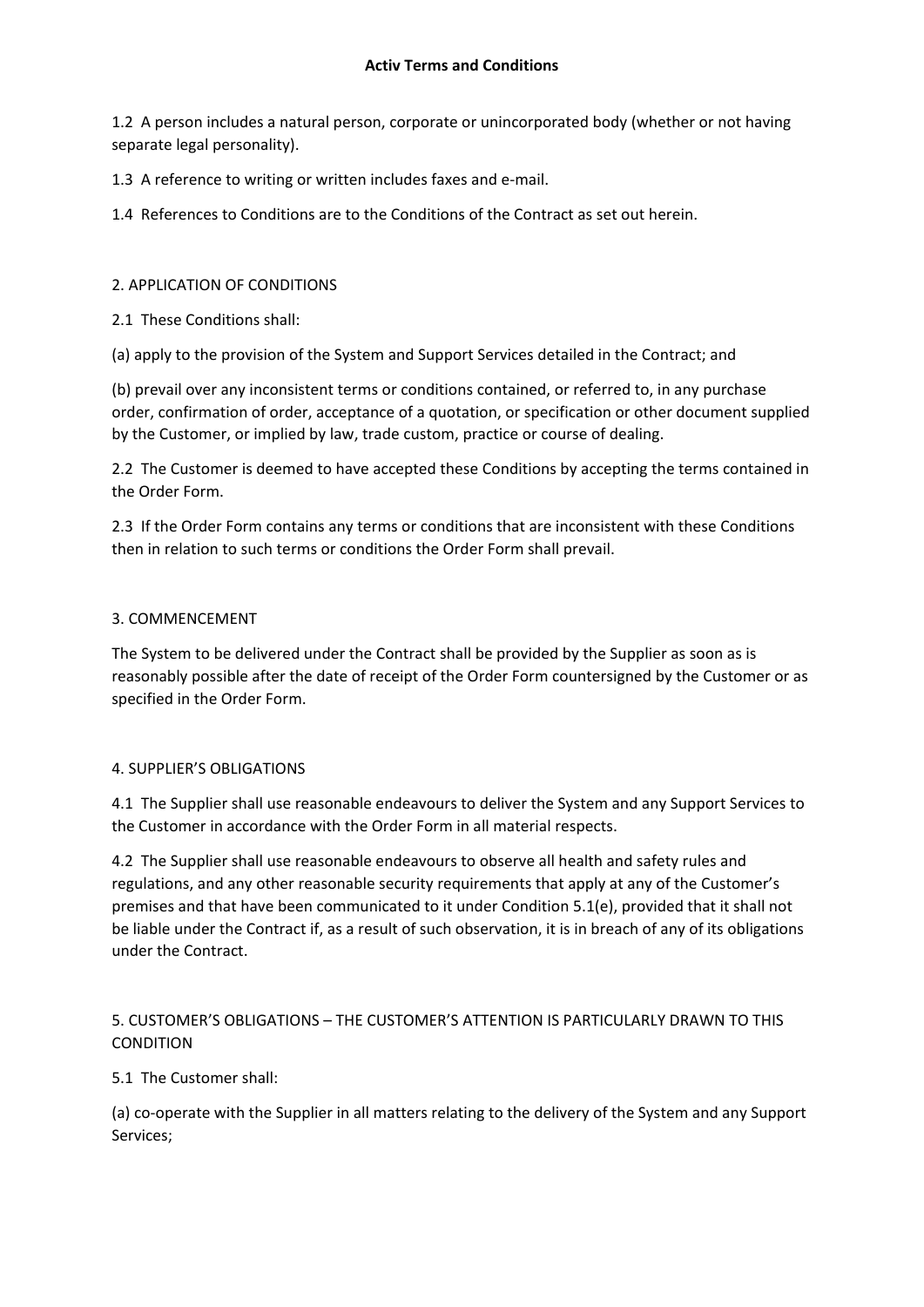(b) where the Primary User has not been specified in the Order Form, promptly appoint the Primary User and notify to the Supplier such person's name and contact details;

(c) promptly notify to the Supplier any change to the identity of the Primary User;

(d) provide the Supplier, its agents, subcontractors, consultants and employees, in a timely manner and at no charge, with access to the Customer's premises, office accommodation, data and other facilities as reasonably required by the Supplier or any of them;

(e) inform the Supplier of all health and safety rules and regulations and any other reasonable security requirements that apply at any of the Customer's premises;

(f) ensure that all the Customer's Equipment is in good working order and suitable for the purposes for which it is used in relation to the System and conforms to all relevant United Kingdom standards or requirements;

(g) enter into the EULA immediately upon logging in to the System for the first time;

(h) not use the System for any other user except for the Customer without the Supplier's express written authorisation and to do so would be a material breach of the Contract.

5.2 If the Supplier's performance of its obligations under the Contract is prevented or delayed by any act or omission of the Customer, its agents, subcontractors, consultants or employees, the Supplier shall not be liable for any costs, charges or losses sustained or incurred by the Customer arising directly or indirectly from such prevention or delay.

5.3 The Customer shall be liable to pay to the Supplier, on demand, all reasonable costs, charges or losses sustained or incurred by the Supplier (including, without limitation, any direct, indirect or consequential losses, loss of profit and loss of reputation, loss or damage to property and those arising from injury to or death of any person and loss of opportunity to deploy resources elsewhere) arising directly or indirectly from the Customer's fraud, abuse, misuse and/or modification of the System (including negligent misuse or modification), subject to the Supplier confirming such costs, charges and losses to the Customer in writing. This does not affect the Supplier's rights in respect of any claim for breach of contract or delay in performance by the Customer.

# 6. CHARGES AND PAYMENT

6.1 In consideration of the delivery of the System and any Support Services by the Supplier, the Customer shall pay the charges as set out in the Customer's payment plan in the Order Form without deduction or set-off.

6.2 All prices set out in the Order Form or other contract exclude VAT, which the Supplier shall add to its invoices at the appropriate rate.

6.3 The Customer's payment plan (as referred to in Condition 6.1) for the System shall comprise a Monthly Cost, the amount of which shall be related to a number of variables (including, without limitation, the selected modules and the number of users registered by the Customer on the System).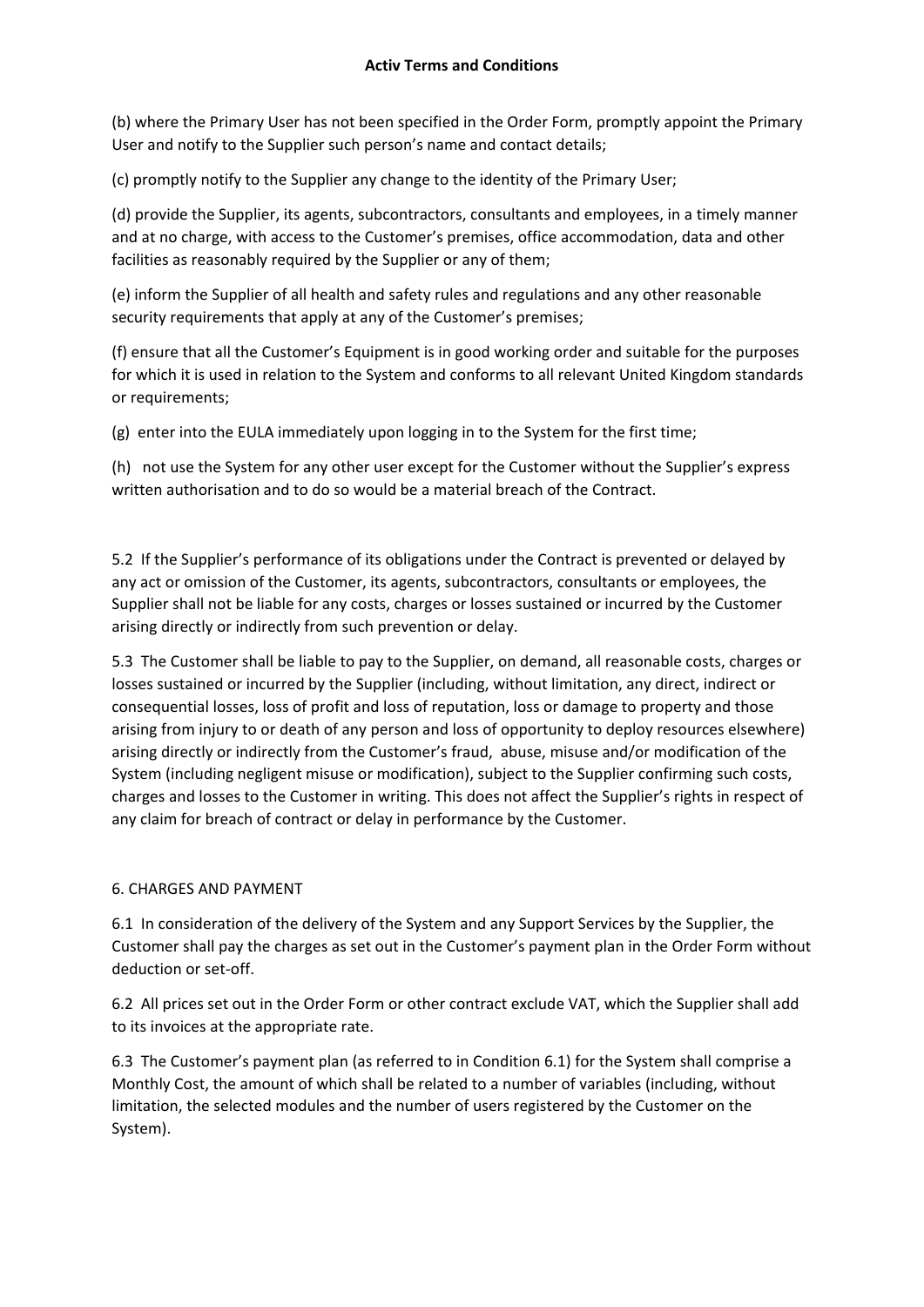6.4 The Monthly Cost may be reviewed and increased by the Supplier with effect on and from 1 January in any calendar year provided that the Supplier has given the Customer at least one month's prior written notice of such proposed increase. Each individual increase applied will be limited to the higher of 5% or UK RPI (as published in the month prior to the notification of the increase).

6.5 Without prejudice to any other right or remedy that it may have, if the Customer fails to pay the Supplier on the due date, the Supplier may:

(a) charge interest on such sum after 30 days from the due date for payment at the annual rate of 5% above the base lending rate from time to time of the Bank of England, accruing on a daily basis and being compounded quarterly until payment is made, whether before or after any judgment and the Customer shall pay the interest within 7 days of demand for payment.

(b) suspend the System and all Support Services until payment has been made in full.

6.6 Time for payment is of the essence. For the avoidance of doubt the failure of the Customer to make payment in accordance with these provisions shall be grounds for termination under Condition 11.

6.7 All sums payable to the Supplier under the Contract shall become due immediately on its termination despite any other provision.

6.8 The Supplier may, without prejudice to any other rights it may have, set off any liability of the Customer to the Supplier against any liability of the Supplier to the Customer.

## 7. INTELLECTUAL PROPERTY RIGHTS AND THE SYSTEM SOFTWARE

7.1 The Supplier shall retain the property and copyright in all documents supplied to the Customer in connection with the Contract (including without limitation template forms, process descriptions, procedures, spreadsheets and guidance notes) and it shall be a condition of such supply that the contents of such documents shall not be communicated either directly or indirectly to any other person, firm or company without the prior written consent of the Supplier.

7.2 The System software is the property of the Relevant Licensor and shall be supplied to the Customer by the Relevant Licensor in accordance with the Relevant Licensor's standard terms, as set out in the EULA. The monthly licence fee for such software is included in the charges payable pursuant to Condition 6.

7.3 The Supplier warrants to the Customer that:

(a) it has full and sufficient right, title and authority to grant the access to the System and provide the Support Services under the Contract for the permitted uses expressed in the Contract;

(b) it has all and will maintain all necessary licences, consents, and permissions necessary for the performance of its obligations under this Contract;

(c) the installation of the System and the provision of the Support Services will be performed in accordance with all applicable laws and regulations and with all reasonable care and skill; and

(d) the disclosure and delivery of any information, documents and other materials, and use thereof, as contemplated by the Contract, the use of the System or provision of the Support Services, will not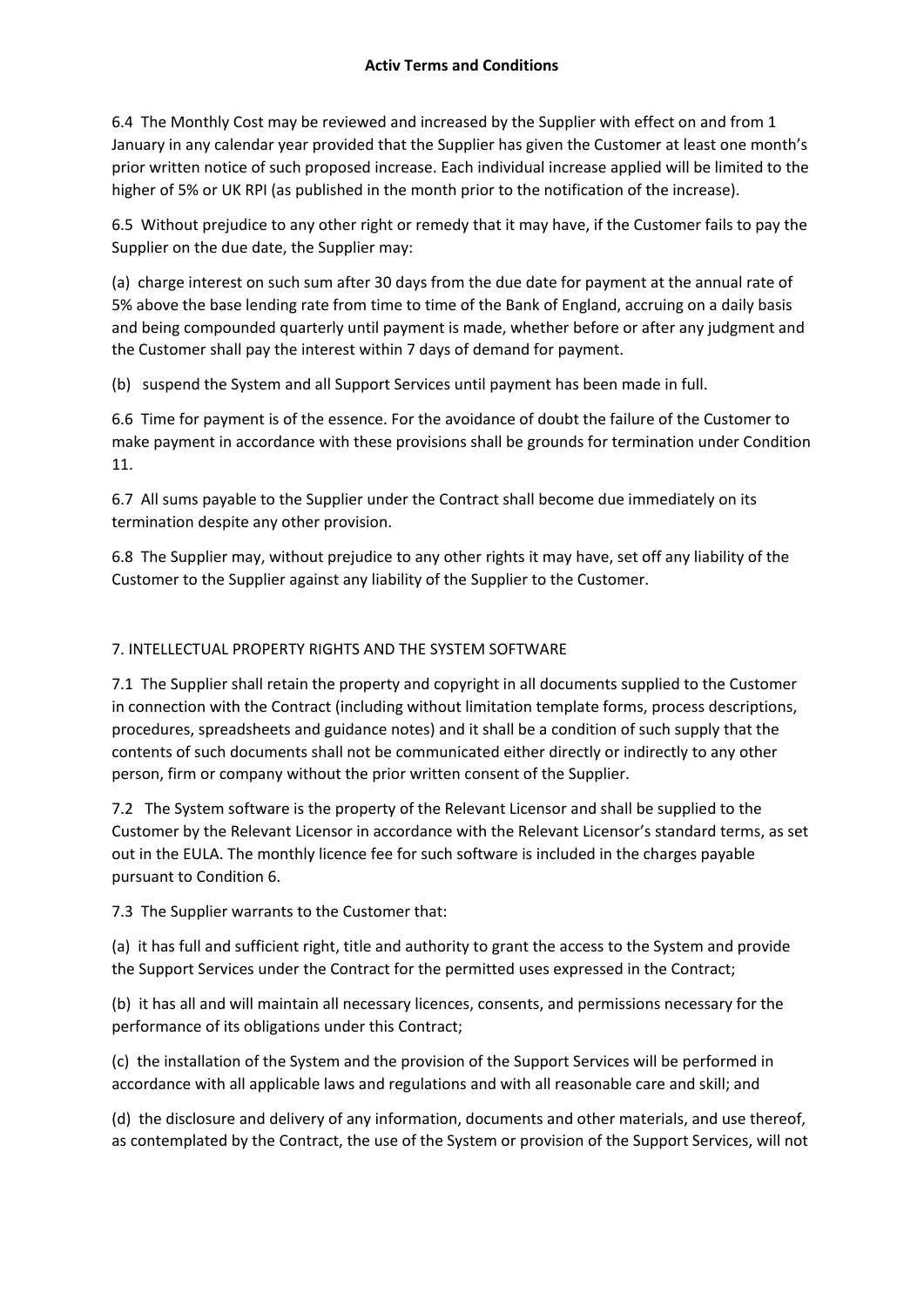knowingly infringe or violate any Intellectual Property Rights or right of confidentiality of any third party.

7.4 The Supplier's obligations under Condition 7 shall not apply to Services modified or used by the Customer otherwise than in accordance with the Contract or the Supplier's instructions. The Customer shall indemnify the Supplier against all losses, damages, liability, costs and expenses (including reasonable legal fees) incurred by the Supplier in connection with any claim arising from such modification or use.

# 8. CONFIDENTIALITY AND THE SUPPLIER'S PROPERTY

8.1 Each Party to the Contract shall protect the Confidential Information of the other Party against unauthorised disclosure by using the same degree of care as it takes to preserve and safeguard its own confidential information of a similar nature, being at least a reasonable degree of care.

8.2 Either Party may disclose Confidential Information:

(a) to its employees, officers, representatives, advisers, agents or subcontractors who need to know such information for the purposes of carrying out the Party's obligations under the Contract; and

(b) as may be required by law, court order or any governmental or regulatory authority.

8.3 Each Party shall ensure that its employees, officers, representatives, advisers, agents or subcontractors to whom it discloses such information comply with this condition 8.

8.4 Neither Party shall use Confidential Information for any purpose other than to perform its obligations under the Contract.

# 9. LIMITATION OF LIABILITY – THE CUSTOMER'S ATTENTION IS PARTICULARLY DRAWN TO THIS CONDITION

9.1 This Condition 9 sets out the extent of the Parties' liability under or in connection with this Agreement (including any liability for the acts or omissions of its employees, agents, consultants and subcontractors) to the Customer in respect of:

(a) any breach of Contract

(b) any use made by the Customer of the System and Support Services or any part of this

(c) any representation, statement or tortious act or omissions (including negligence) arising under or in connection with the Contract

9.2 All warranties, conditions and other terms implied by statute or common law are, to the fullest extent permitted by law, excluded from the Contract.

9.3 Nothing in these Conditions limits or excludes the liability of either Party:

- (a) for death or personal injury resulting from negligence; or
- (b) for any damage or liability incurred as a result of fraud or fraudulent misrepresentation; or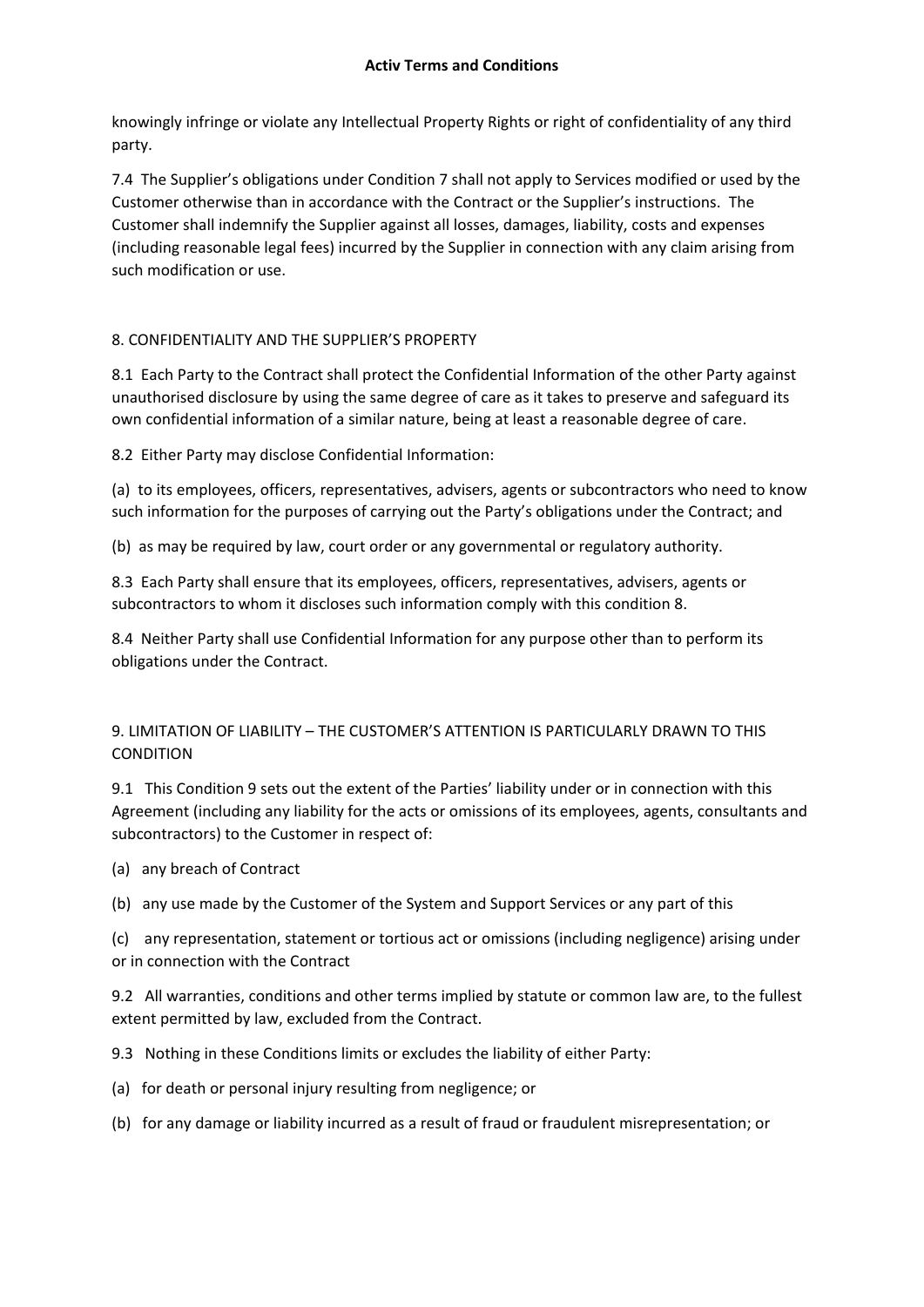(c) for any liability as a result of any of the conditions as to title or the warranty as to quiet possession implied by section 2 of the Supply of Goods and Services Act 1982.

9.4 Subject to Condition 9.2 and Condition 9.3

(a) Neither party shall be liable for any special, indirect, consequential or pure economic loss, loss of profit, costs, damages, charges or expenses, nor any loss of, theft of, damage to, or corruption of, the Customer's data and/or documents;

(b) The Parties total liability in contract, tort (including negligence or breach of statutory duty), misrepresentation, restitution or otherwise arising in connection with the performance, or contemplated performance, of the Contract shall be limited to the price paid for the System for 12 months (as set out in the Order Form).

(c) The Supplier is providing the System and Support Services at the Customer's request and the Customer is responsible for verifying that the information it provides to the Supplier is correct. The Supplier will not be liable for any Systems or Support Services which are incorrect as a result of information provided by the Customer.

9.5 The limitations of liability set out in Conditions 9.4 shall not apply in respect of any indemnities given by either party under this Agreement

9.6 The limitation of liability set out in Condition 9.4 shall not apply in respect of Condition 5.2, 5.3 and 7.4 which are expressly excluded from this provision

## 10 DATA PROTECTION

10.1 The Customer acknowledges and agrees that details of the Customer's name, address and payment record may be submitted to a credit reference agency.

10.2 Personal data relating to the Customer's employees, clients and/or suppliers may be processed by the Supplier for the purposes of, and for the duration of, the delivery of the System and Support Services, in which case the Customer shall ensure that the data protection principles specified in the General Data Protection Regulation are complied with.

10.3 The Customer remains legally responsible for the processing of any personal data carried out by the Supplier in relation to the delivery of the System and Support Services, and shall not instruct the Supplier to process personal data where the Customer does not have a secure basis in law to process that data.

10.4 The Supplier shall at all times process personal data in relation to the delivery of the System and Support Services only on documented instructions from the Customer and in accordance with the General Data Protection Regulation, unless required to do so by law.

10.5 The Supplier shall have in place appropriate technical and organisational security measures that protect any personal data it is contracted to process on behalf of the Customer from unauthorised or unlawful processing, accidental loss, destruction or damage.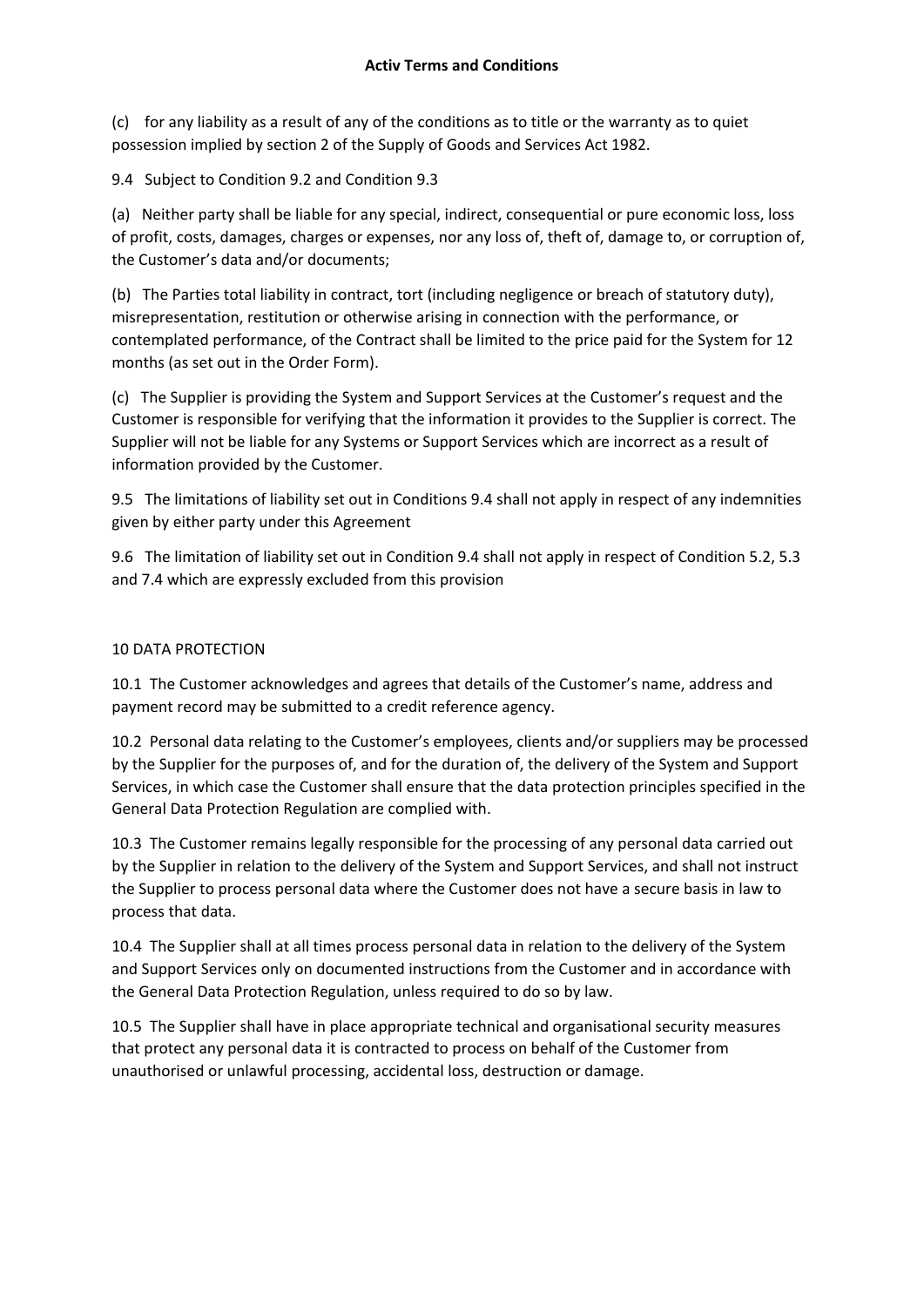10.6 The Supplier shall assist the Customer in ensuring compliance with the obligations in relation to security of personal data, the notification of personal data breaches and data protection impact assessments.

10.7 The Supplier shall have in place appropriate measures, insofar as this is possible, for the fulfilment of the Customer's obligation to respond to requests for exercising the data subject's rights in relation to their personal data.

10.8 The Supplier shall ensure that anybody authorised to process any personal data has committed themselves to maintain its confidentiality.

10.9 Subject to Condition 10.10, the Supplier shall not share any personal data that is processed by the Supplier in relation to the delivery of the System and Support Services with any third party without the prior written permission of the Customer or process personal data on behalf of the Customer in any way or for any purpose that has not been instructed and authorised by the Customer.

10.10 The Supplier sub-contracts the Relevant Licensor to deliver the System. The Customer shall authorise the Relevant Licensor to process personal data on behalf of the Supplier in relation to the delivery of the System. The Supplier shall impose the same data protection obligations contained in this Condition 10 on the Relevant Licensor by way of a binding contract.

10.11 The Supplier shall not transfer personal data processed on behalf of the Customer to any territory outside the United Kingdom.

10.12 The Supplier shall make available to the Customer all information necessary to demonstrate compliance with the obligations laid down in this Condition 10 and allow for and contribute to audits, including inspections, conducted by the Customer (or another auditor mandated by the Customer) at the Customer's expense.

10.13 The Supplier shall, at the choice of the Customer, delete or return any personal data processed on behalf of the Customer to the Customer after the end of the provision of System and Support Services, and delete any existing copies.

10.14 The Supplier shall notify the Customer without undue delay after becoming aware of a security incident relating to any personal data processed on behalf of the Customer.

10.15 The Customer acknowledges and agrees that the Supplier may use the Customer's name and company logo in its marketing materials unless the Supplier is advised to the contrary in writing by the Customer at any time.

10.16 The Supplier shall have access to the Customer's System in order to provide Support Services and may collect and use technical information from the Customer's System for those purposes.

# 11 TERMINATION

11.1 Without prejudice to any other rights or remedies which the parties may have, either Party may terminate the Contract without liability to the other immediately on giving notice to the other if: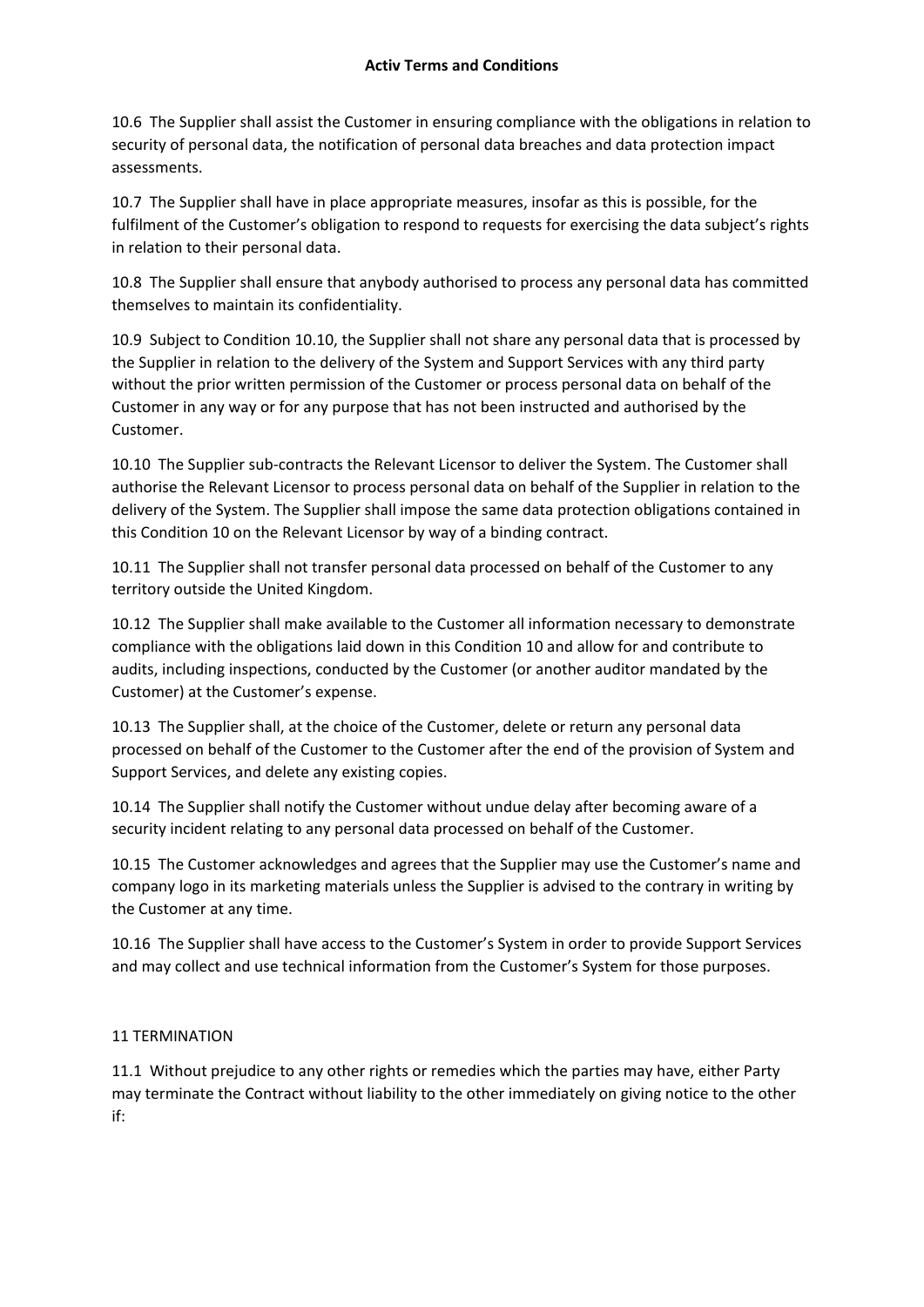#### **Activ Terms and Conditions**

(a) the other Party fails to pay any amount due under the Contract on the due date for payment and remains in default not less than seven days after being notified in writing to make such payment; or

(b) the other Party commits a material breach of any of the terms of the Contract and (if such a breach is remediable) fails to remedy that breach within 30 days of that Party being notified in writing of the breach; or

(c) the other Party suspends, or threatens to suspend, payment of its debts or is unable to pay its debts as they fall due or admits inability to pay its debts or (being a company) is deemed unable to pay its debts within the meaning of section 123 of the Insolvency Act 1986 or (being a natural person) is deemed either unable to pay its debts or as having no reasonable prospect of so doing, in either case, within the meaning of section 268 of the Insolvency Act 1986 or (being a partnership) has any partner to whom any of the foregoing apply; or

(d) the other Party takes any action, or any third party takes any action in relation to the other Party, or its assets, which leads the Party seeking to terminate the Contract pursuant to this Condition 11 reasonably to believe that the other Party may be insolvent, may become insolvent, or may be or become the subject of insolvency-related proceedings of any nature whatsoever;

(e) any event occurs, or proceeding is taken, with respect to the other Party in any jurisdiction to which it is subject that has an effect equivalent or similar to any of the events mentioned in Condition 11.1(c); or

(f) the other Party suspends or ceases, or threatens to suspend or cease, to carry on all or a substantial part of its business.

11.2 The parties acknowledge and agree that any breach of Condition 6.1 shall constitute a material breach for the purposes of this Condition 11.

11.3 Either Party may terminate the Contract by giving the other Party at least three months' written notice of such termination following completion of the minimum contract period specified in the Order Form. Prior to the end of the notice period, the Customer shall retrieve all of its data from the System and notify the Supplier in writing when it has done so.

11.4 On termination of the Contract for any reason:

(a) the Customer shall immediately pay to the Supplier all of the Supplier's outstanding unpaid invoices and interest and, in respect of Systems and Support Services supplied but for which no invoice has been submitted, the Supplier may submit an invoice, which shall be payable immediately on receipt;

(b) subject to Condition 11.4(c), the Customer shall be entitled to export all of its records from the System;

(c) the Supplier shall disable the System and thereafter the Customer shall cease to have access to the System;

(d) the Supplier will delete the System 12 months after termination or upon written request from the Customer to do so;

(e) the accrued rights and liabilities of the parties as at termination and the continuation of any provision expressly stated to survive or implicitly surviving termination, shall not be affected.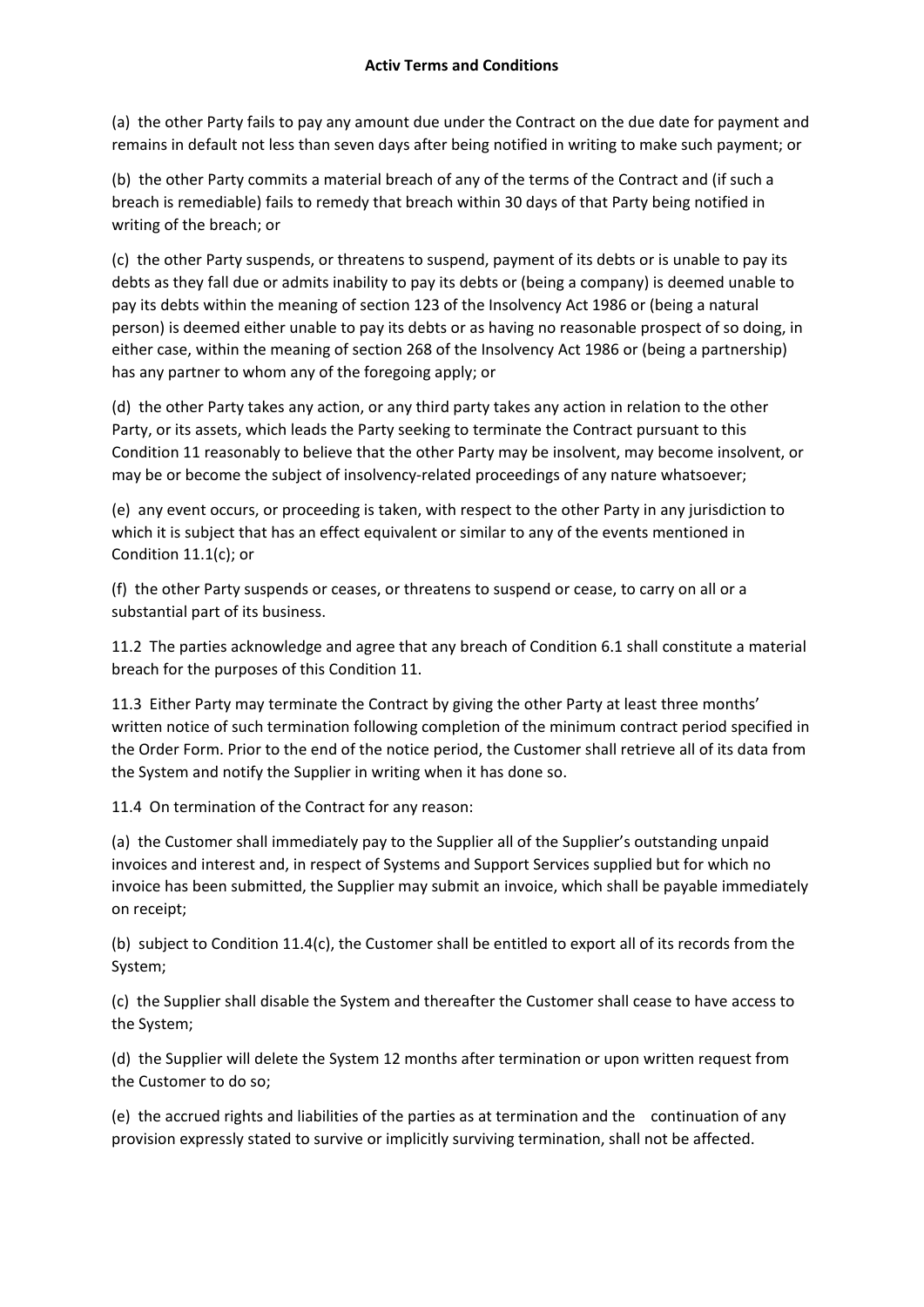11.5 On termination of the Contract (however arising) the following Conditions shall survive and continue in full force and effect:

- (a) Condition 8;
- (b) Condition 9;
- (c) Condition 11; and
- (d) Condition 21;

#### 12 FORCE MAJEURE

Neither Party shall be liable to the other if it is prevented from, or delayed in performing, its obligations under the Contract or from carrying on its business by acts, events, omissions or accidents beyond its reasonable control, including (without limitation) strikes, lock-outs or other industrial disputes (whether involving the workforce of the Supplier or any other party), failure of a utility service or transport network, act of God, war, riot, civil commotion, malicious damage, compliance with any law or governmental order, rule, regulation or direction, accident, breakdown of plant or machinery, fire, flood, storm or default of suppliers or subcontractors.

#### 13 VARIATION

13.1 The Supplier may, from time to time and without notice, change the System and Support Services in order to comply with any applicable safety and/or statutory requirements, and, subject to giving the Customer notice (which in this instance shall include electronic means including notification posted on the System), make changes which, in the reasonable opinion of the Supplier, enhance the nature and scope of the System and Support Services.

13.2 With the exception of any amendments to these Conditions that are necessary to comply with changes to applicable safety and/or statutory requirements (which, for the avoidance of doubt, can be made by the Supplier at any time and will, subject to the Customer receiving notice of the change, be immediately binding on the Customer) these Conditions and Order Form cannot be varied except in writing signed by a duly authorised representative of both the Parties.

13.3 Subject to Conditions 13.1 and 13.2, no variation of the Order Form shall be valid unless agreed in writing by both of the Parties

#### 14 WAIVER

A waiver of any right under the Contract is only effective if it is in writing and it applies only to the circumstances for which it is given. No failure or delay by a Party in exercising any right or remedy under the Contract or by law shall constitute a waiver of that (or any other) right or remedy, nor preclude or restrict its further exercise. No single or partial exercise of such right or remedy shall preclude or restrict the further exercise of that (or any other) right or remedy.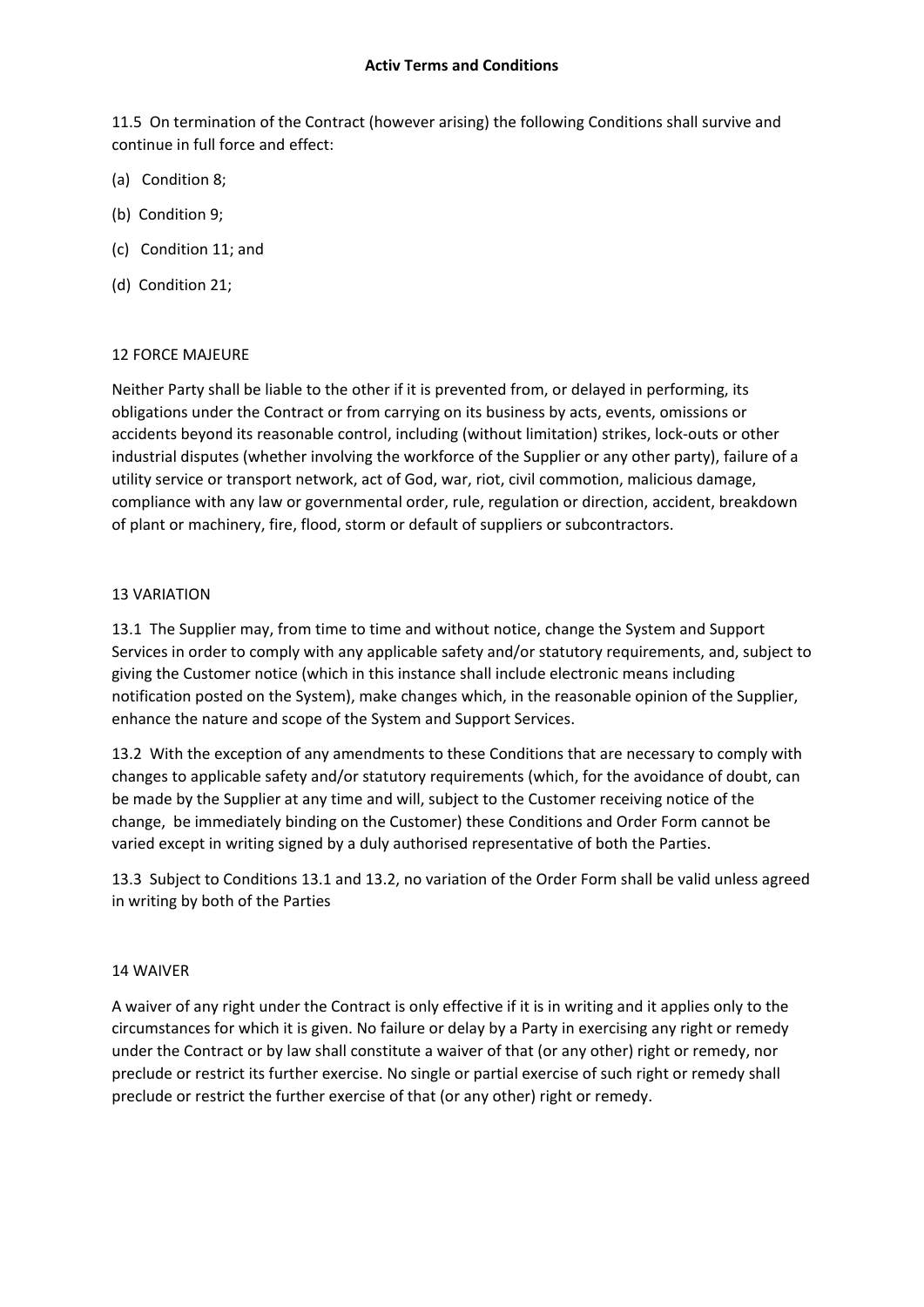#### 15 SEVERANCE

15.1 If any provision of the Contract (or part of any provision) is found by any court or other authority of competent jurisdiction to be invalid, illegal or unenforceable, that provision or partprovision shall, to the extent required, be deemed not to form part of the Contract, and the validity and enforceability of the other provisions of the Contract shall not be affected.

15.2 If a provision of the Contract (or part of any provision) is found illegal, invalid or unenforceable, the provision shall apply with the minimum modification necessary to make it legal, valid and enforceable.

### 16 ENTIRE AGREEMENT

16.1 The Contract constitutes the whole agreement between the parties and supersedes all previous agreements between the parties relating to its subject matter.

16.2 Each Party acknowledges that, in entering into the Contract, it has not relied on, and shall have no right or remedy in respect of, any statement, representation, assurance or warranty (whether made negligently or innocently) other than for breach of contract.

#### 17 ASSIGNMENT

17.1 The Customer shall not, without the prior written consent of the Supplier (which shall not be unreasonably withheld), assign, transfer, charge, mortgage, subcontract or deal in any manner with all or any of its rights or obligations under the Contract.

17.2 The Supplier may at any time assign, transfer, charge, mortgage, subcontract or deal in any other manner with all or any of its rights under the Contract and may subcontract or delegate in any manner any or all of its obligations under the Contract to any third party or agent.

17.3 Each Party that has rights under the Contract is acting on its own behalf and not for the benefit of another person.

#### 18 NO PARTNERSHIP OR AGENCY

Nothing in the Contract is intended to, or shall be deemed to, constitute a partnership or joint venture of any kind between the parties, nor constitute either Party the agent of the other Party for any purpose. No Party shall have authority to act as agent for, or to bind, the other Party in any way.

#### 19 RIGHTS OF THIRD PARTIES

A person who is not a Party shall not have any rights under or in connection with it.